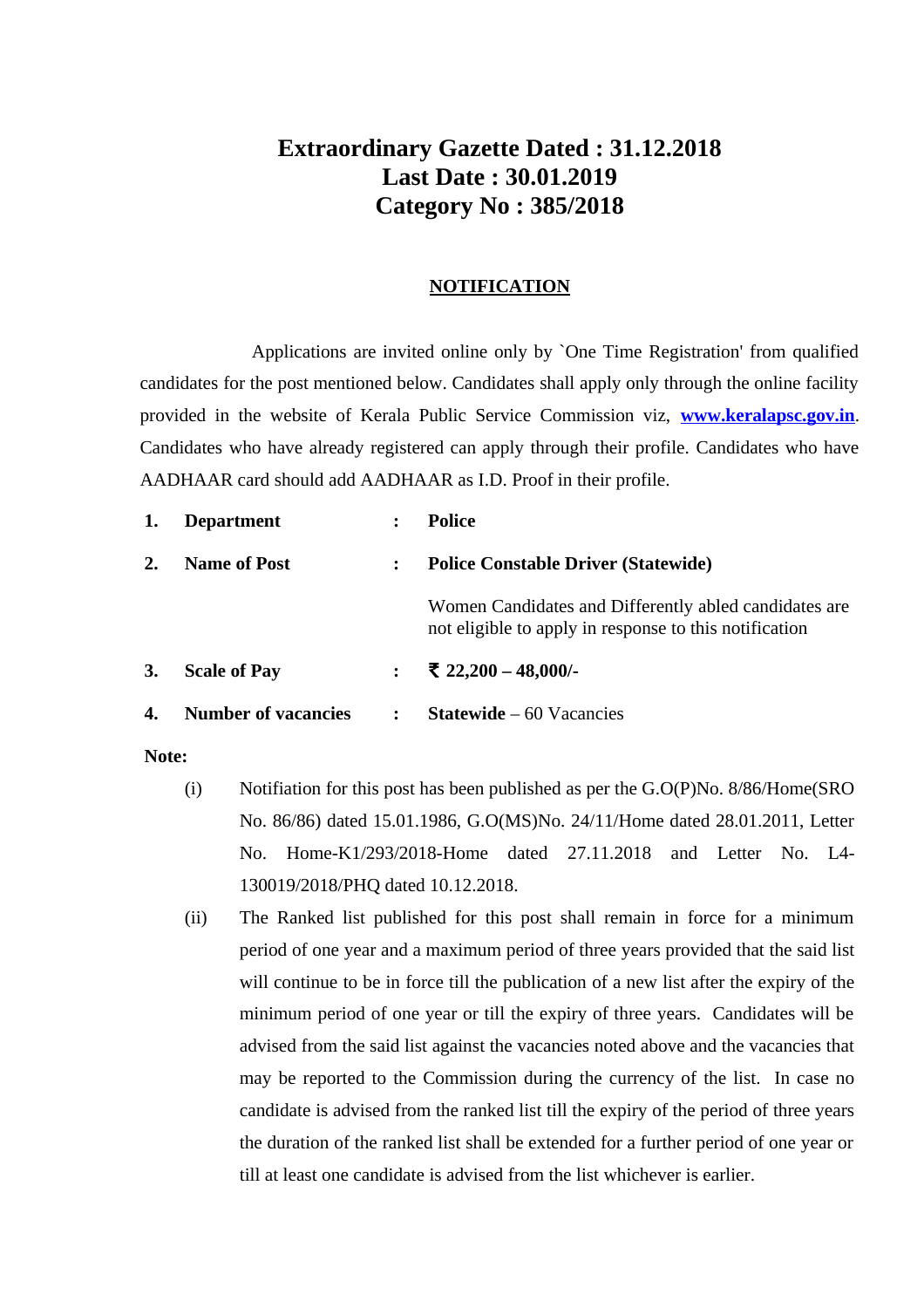| 5. | <b>Method of appointment</b> | <b>Direct Recruitment (Statewide)</b> |  |
|----|------------------------------|---------------------------------------|--|
|----|------------------------------|---------------------------------------|--|

**6. Age limit** 18-26. Candidates born between 2.1.1992 and 01.01.2000 (both dates included) only are eligible to apply for the post.

#### **Note:-**

- (i) The upper age limit shall be relaxed upto 29 years for candidates belonging to other backward communities, upto 31 years for SC/ST and upto 40 years for Ex-service men. [For conditions regarding age relaxation, please see para 2(i) of the General Conditions.] Other conditions regarding age relaxation in Para (2) of the General Conditions are not applicable to this selection.
- (ii) Candidates who having applied with actual caste when the caste entry is differed in SSLC book, such to be proved with the community certificate/Non Creamy Layer Certificate issued by the Revenue authority and the gazette notification concerned at the time of verification.

#### **7. Qualification:-**

- **(1) (1) General:**
	- (a) Must possess SSLC or its equivalent Qualification. (Rule 10 (a) (ii) of Part II of the KS&SSR is applicable)
	- (b) Must possess a current Heavy Duty Vehicle License with Badge. Driving License issued after 16.01.1979 must have endorsement both for Heavy Goods and Heavy Passenger Vehicles and the applications with only one endorsement will be summarily rejected. (Vide amendment No. 47/78 to the Motor Vehicles Act).

Note:- 1) Possession of License for Driving Motor Cycle shall be a desirable qualifiQualification.

 2) Proficiency in Driving Heavy Motor Vehicles (to be proved by a Practical Test conducted by the Kerala Public Service Commission)

 3) SC/ST candidates who have failed in the SSLC examination shall also be considered if sufficient number of qualified candidates are not available to fill up the quota of Police Constable Drivers reserved for SC/ST.

 4) Candidates who have claimed their qualification as equivalent to the notified qualification the Government order concerned should be produced proving their qualifications' equivalency at the time of verification.

 5) The Proficiency to drive vehicles will be assessed by conducting a practical test. Only those who pass in the Ground test ( H Test) will be considered for Road test.

 6) The Candidates will have to furnish full details regarding the driving license in the relevant column of the application.

 7) Candidates should possess a current Driving License with badge at the last date of submission of application and on the date of practical test and advice.

 8) Every person appointed by direct recruitment will have inservice training, probation and execution of security bond in training as stipulated in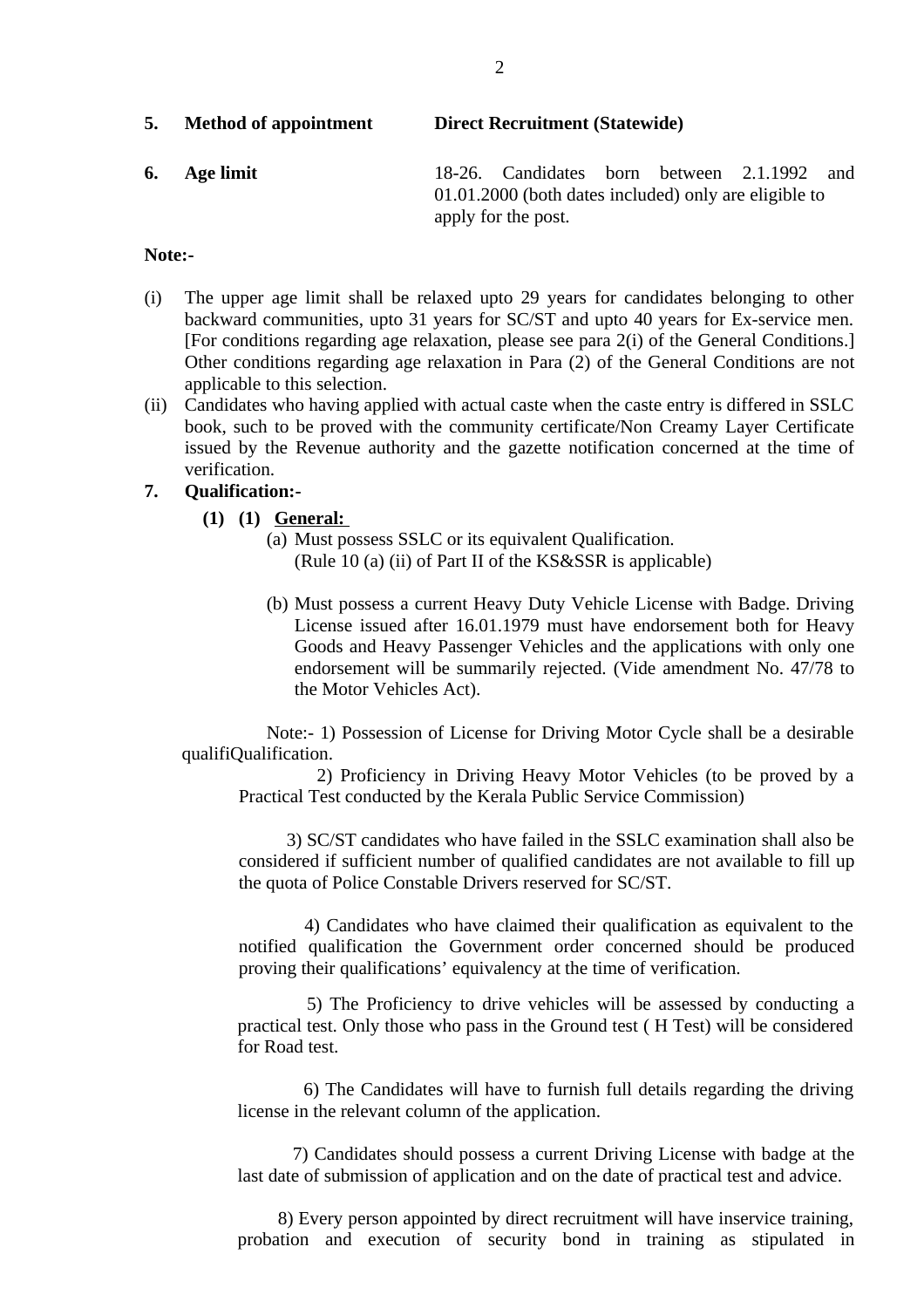G.O(P)No.8/86/Home dated:15/01/1986.

#### (2) **Physical Qualifications:**

- (a) Height : 160 cm ( Minimum ).
	- Chest : 76 cm with a minimum expansion of 5 cm.
- (b) Ear : Hearing Should be Perfect.
- (c) Eye Sight: Must be certified to possess the visual standards specified below without glasses.

| <b>Vision</b>      | <b>Right Eye</b> | <b>Left Eye</b> |
|--------------------|------------------|-----------------|
| (a) Distant Vision | 6/6 Snellen      | 6/6 Snellen     |
| (b) Near Vision    | 0.5 Snellen      | 0.5 Snellen     |

*Note:-*

- (i) Muscles and Joints have no paralysis and all joints with free movements. Nervous system should perfectly normal and free from any infectious diseases.
- (ii) Each eye must have a full field of vision. Colour blindness, squint or any morbid conditions of the eye or lids of either eye will be deemed to be a disqualification.
- (iii) Must be free from apparent physical defects like knock-knee, flat foot, Varicose vein, bow legs, deformed limbs, irregular and protruding tooth, defective speech and hearing.

 The candidates should produce a medical certificate in original in the form prescribed hereunder, certifying to their physical fitness and eye sight without glasses at the time of practical test. The Medical Certificates should be obtained from a Medical Officer under the Government not below the rank of an Assistant Surgeon and Ophthalmologist in Government service and that should be uploaded in their profile at the time of verification.

## **FORM OF MEDICAL CERTIFICATE PART A – STANDARD OF VISION**

#### **(To be filled by an Ophthalmologist in Government Service)**

1. Is there any defect of vision?

If so, has it been corrected by suitable spectacles so that the distant vision is 6/6 snellen and near vision is 0.5 snellen.

- 2. Can the applicant readily distinguish the pigmentary colours red and green?
- 3. Does the applicant suffer from any night blindness?

I have this day, medically examined Sri....................................................... (Name and address) and found that he has no defect of vision which would render him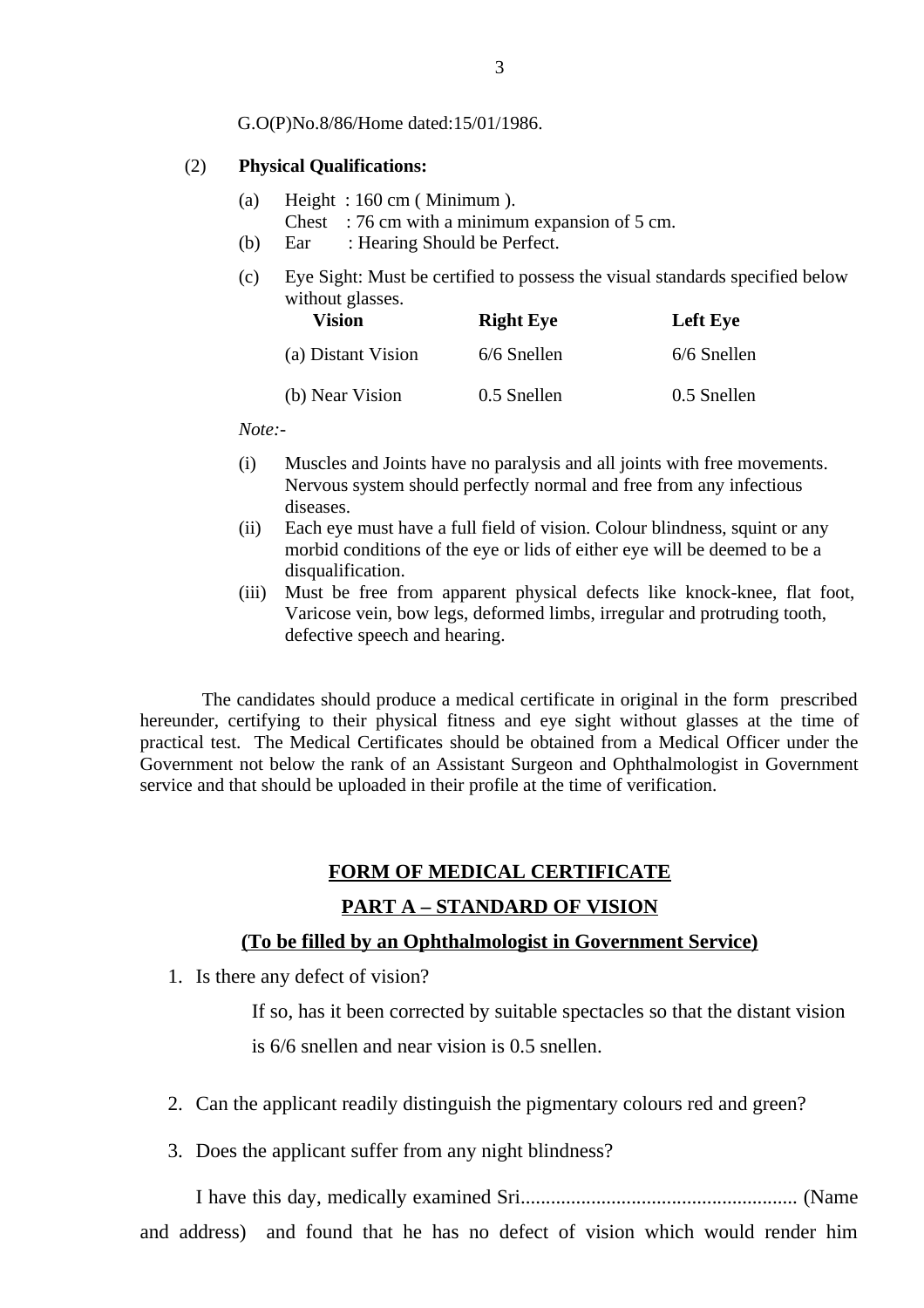unsuitable for the post of Police Constable Driver and his standards of vision are as follows.

## **Standards of vision**

### **(Eye sight without glasses)**

|    |                                                         | Right Eve                                                                        | Left Eve |  |  |
|----|---------------------------------------------------------|----------------------------------------------------------------------------------|----------|--|--|
| 1) | <b>Distant Vision</b>                                   | $\ldots$ Snellen                                                                 | Snellen  |  |  |
| 2) | <b>Near Vision</b>                                      | Snellen                                                                          | Snellen  |  |  |
| 3) | <b>Field of Vision</b>                                  | (Specify whether full or not. Entry 'Normal', 'Good' etc. will be inappropriate) |          |  |  |
| 4) | <b>Colour Vision</b>                                    |                                                                                  |          |  |  |
| 5) | Squint                                                  |                                                                                  |          |  |  |
| 6) | Any morbid conditions of the eyes or lids of either eye |                                                                                  |          |  |  |
|    |                                                         |                                                                                  |          |  |  |

His standards of vision are fit for the post of Police Constable Driver

I certify to the best of my knowledge and belief that the applicant Sri…………………….. is the person herein above described and that the attached photograph has a reasonably correct likeness. (The signature of the Ophthalmologist shall be affixed on the photograph leaving the face clear)

PHOTO OF THE CANDIDATE

Place: Signature Date: Name & Designation of Medical Officer

*Office Seal*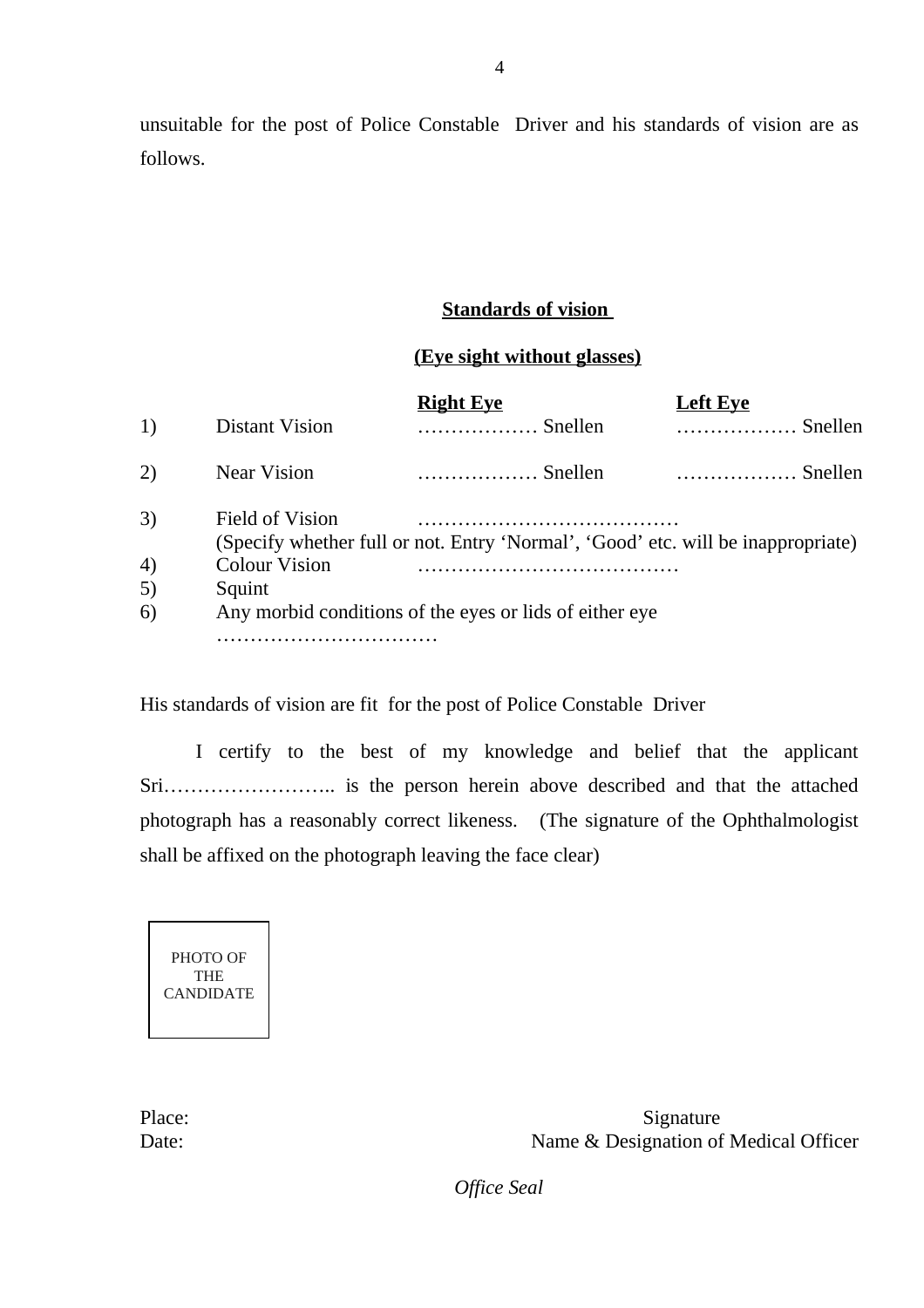## **PART B - PHYSICAL FITNESS FOR THE POST OF POLICE CONSTABLE DRIVER**

## *(To be filled up by a Medical Officer not below the rank of an Assistant Surgeon)*

- 1. What is the applicant's apparent age ?
- 2. Is the applicant to the best of your judgment, subject to epilepsy, vertigo or any mental ailment likely to effect his efficiency ?
- 3. Does the applicant suffer from any heart or lungs disorder which might interfere with the performance of his duties as a Driver ?
- 4. Does the applicant suffer from any degree of deafness, which would prevent his hearing the ordinary sound signals ? Is his hearing perfect ?
- 5. Has the applicant any deformity or loss of finger, which would interfere with the efficient performance of his duties as a driver ?
- 6. State of Muscles and Joints (No paralysis and all joints with free movements)
- 7. State of Nervous System (Perfectly normal and free from any infectious diseases)
- 8. Does he show any evidence of being addicted to the extensive use of alcohol, tobacco or drinks ?
- 9. Marks of Identification 1) ………………………………………………………

2) ………………………………………………………

He is physically fit for the post of Police Constable Driver.

I certify to the best of my knowledge and belief that the applicant Shri.................................. is the person herein above described and that the attached photograph has a reasonably correct likeness.

(The signature of the Medical officer shall be affixed on the photograph leaving the face clear).

Photo of the candidate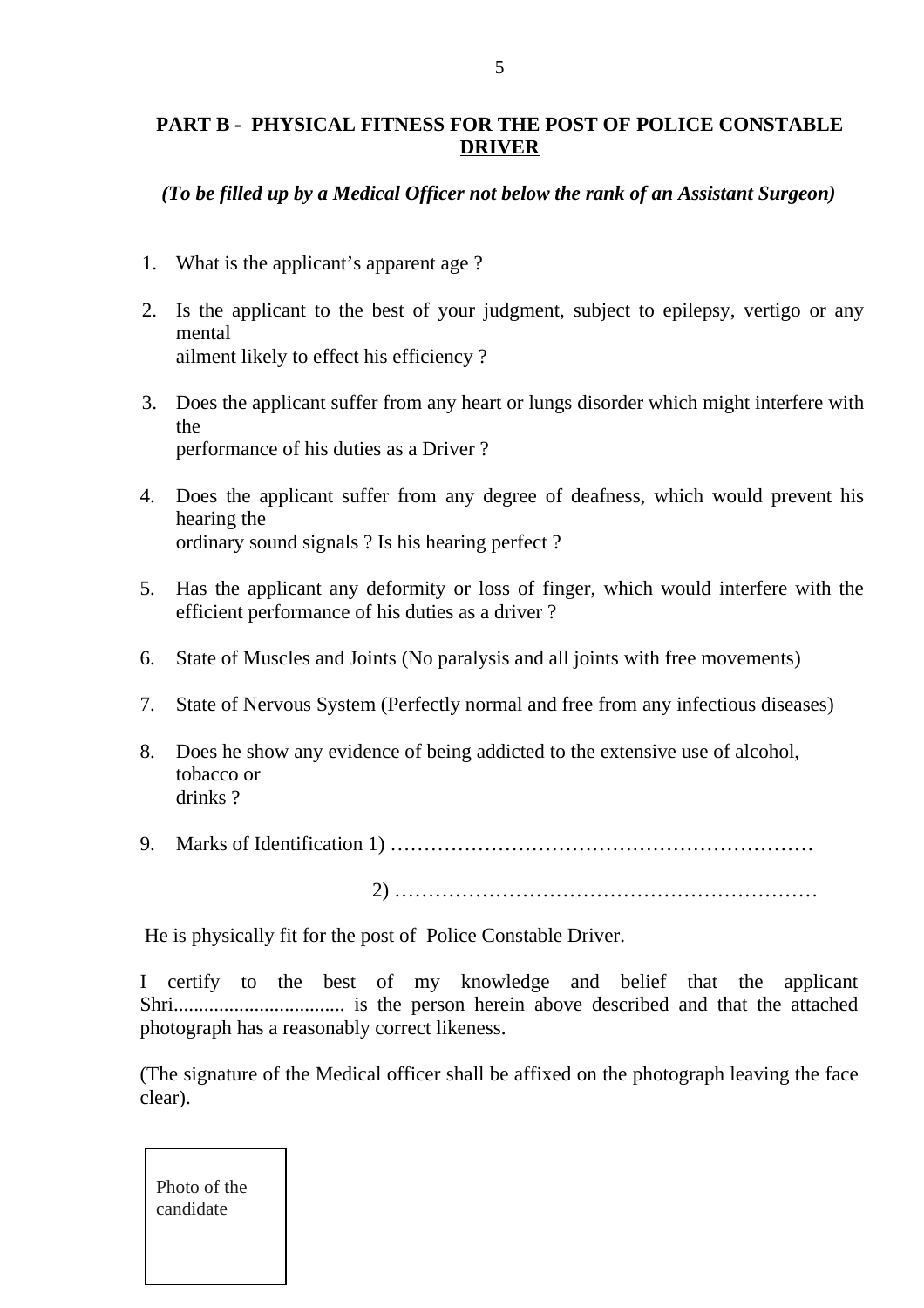Signature: Name : Designation & Official Address

Place: Date:

(Seal)

Note: Details regarding standards of vision should be clearly stated in the Certificate as given above and vague statement such as Vision Normal/good will not be accepted. Specification for each eye should be stated separately. If the specifications are not as indicated above, the officer issuing the Certificate should certify whether the candidate has got better standards of vision or worse standards of vision as the case may be, otherwise the Certificate will not be accepted.

Note:- Physical measurement of candidates will be taken prior to the practical test(Driving test) and those who do not possess the prescribed Physical Measurement at that time will not be admitted for Practical test.

**8.** Mode of submitting applications:-

Candidates must register as per 'ONE TIME REGISTRATION' with the official Website of Kerala Public Service Commission [www.keralapsc.g](http://www.keralapsc.org/)ov.in before applying for the post. Candidates who have registered can apply by logging on to their profile using their User-ID and password. Candidates must click on the 'Apply Now' button of the respective posts in the Notification Link to applying for a post. The Photograph uploaded should be one taken after 31/12/2010. Name of the candidate and the date of taking photograph should be printed at the bottom portion. The photograph once uploaded meeting all requirements shall valid for 10 years from the date of uploading. There is no change in other instructions regarding the uploading of photographs. No application fee is required. Candidates shall take a printout of the application by clicking the link Registration Card in their profile. Candidates are responsible for the correctness of the personal information and secrecy of password. Before the final submission of the application on the profile candidates must ensure correctness of the information on their profile. They must quote the User-ID for further communication with the Commission. Application submitted is provisional and cannot be deleted or altered after submission. The application will be summarily rejected if noncompliance with the notification is